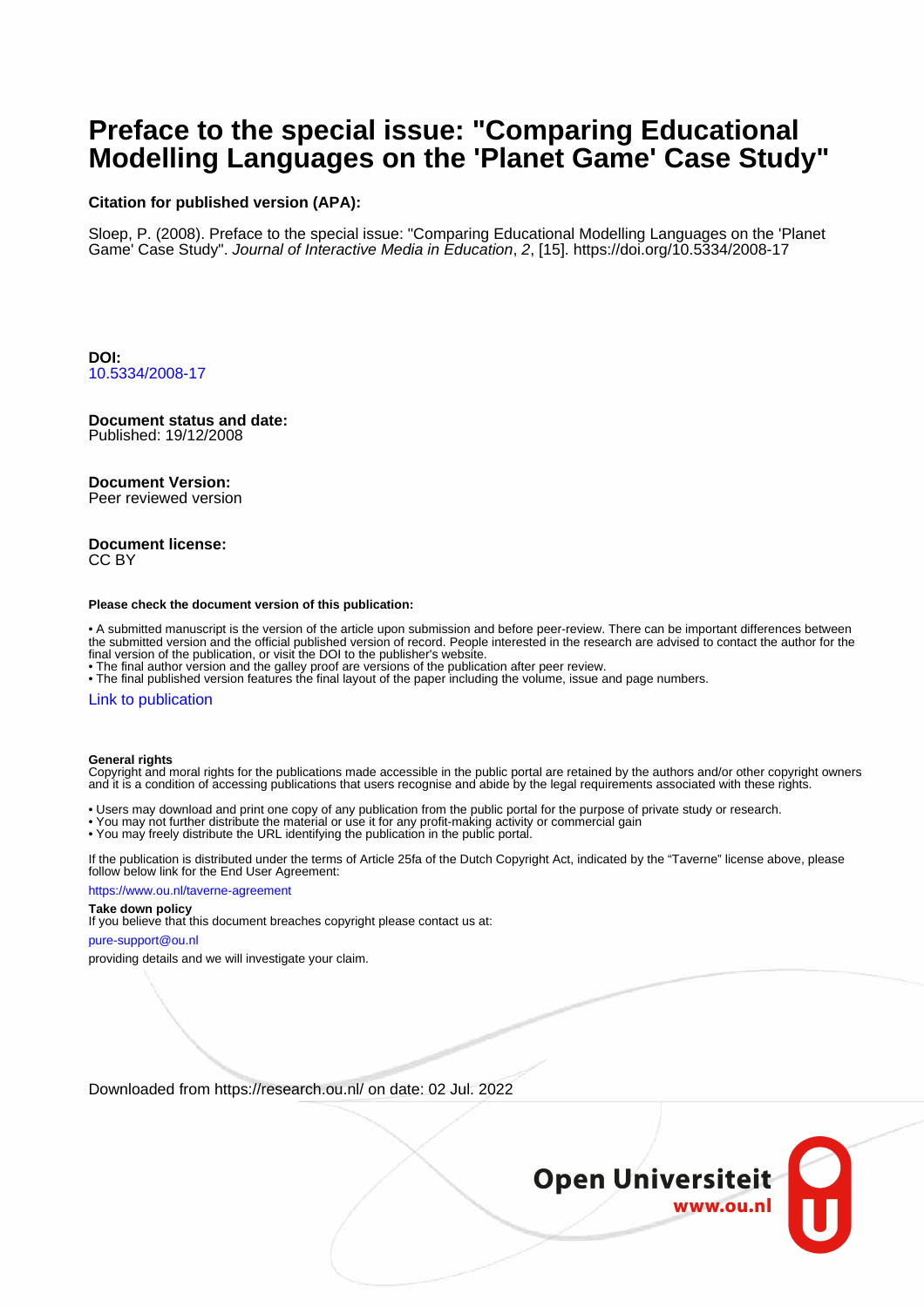## **Preface to the special issue: "Comparing Educational Modelling Languages on the "Planet Game" Case Study"**

*Peter B. Sloep* 

*Programme Director Research & Development Technology Enhanced Learning* 

Centre for Learning Sciences and Technologies (CELSTEC), formely OTEC The Open University of the Netherlands Valkenburgerweg 177

6419 AT Heerlen, The Netherlands [http://www.ou.nl](http://www.ou.nl/)

People with a background in computer science tend to refer to technical specifications for designing learning as metadata standards. And strictly speaking, they are right. Such educational modelling languages, as specification languages for designing learning opportunities are generically called, take a collection of learning opportunities as its starting point and then 'embellishes' them by allotting to them students and staff in various roles, as well as pertinent background information. These embellishments really are data about the learning opportunities, they explicate who is involved with the opportunities, and what information and services are relevant for them. Indeed, they are data about data, hence metadata.

However, such a characterisation amounts to a tremendous underestimation of the power of such educational modelling languages. The first thing that comes to mind when referring to metadata in learning is the Learning Object Metadata specification (LOM). This specification also provides data about data, in this case about learning objects. For the LOM, learning is about content objects, strung together or arranged to meet the learner's demands. For this process of stringing them together to work smoothly, one of course needs to know what each of the beads in the string is about. This is where the LOM comes to the aid, as it describes precisely this, in nine categories, ranging from a learning object's name and evolutionary history via its technical and educational requirements to its intellectual property rights and position in existing classificatory systems. Although not explicitly thus stated, for the LOM learning thus is very much a process of solitary content consumption, for which the specification provides the cutlery.

This conception of learning stands in sharp contrast with the richness of educational modelling languages. Such languages look at learning as a process of social interaction among learners and between learners and teachers (staff). Admittedly, this interaction is set against a background of content, which indeed is made available in the form of learning objects, and content-related services such as for instance mail and search facilities. But most significantly, interaction between learners, staff and their environment is added to this mix. And this wealth of possible kinds and instances of interaction needs to be scripted as in a theatrical play: who interacts with whom and what, in what order, perhaps even given the fulfilment of what conditions? Educational modelling languages shine in providing the descriptive apparatus to allow one to write such scripts (cf. Sloep, 2004).

So, apparently, there are two different views of designing learning, one described by a bead-stringing metaphor, one by a play-scripting metaphor. Whoever is familiar with both LOM-like metadata specifications and educational modelling languages, will readily admit that the former may not be simple but certainly are simpler than educational modelling languages. So why then still invest in research in such languages? The answer surely must be that educational modelling languages are much more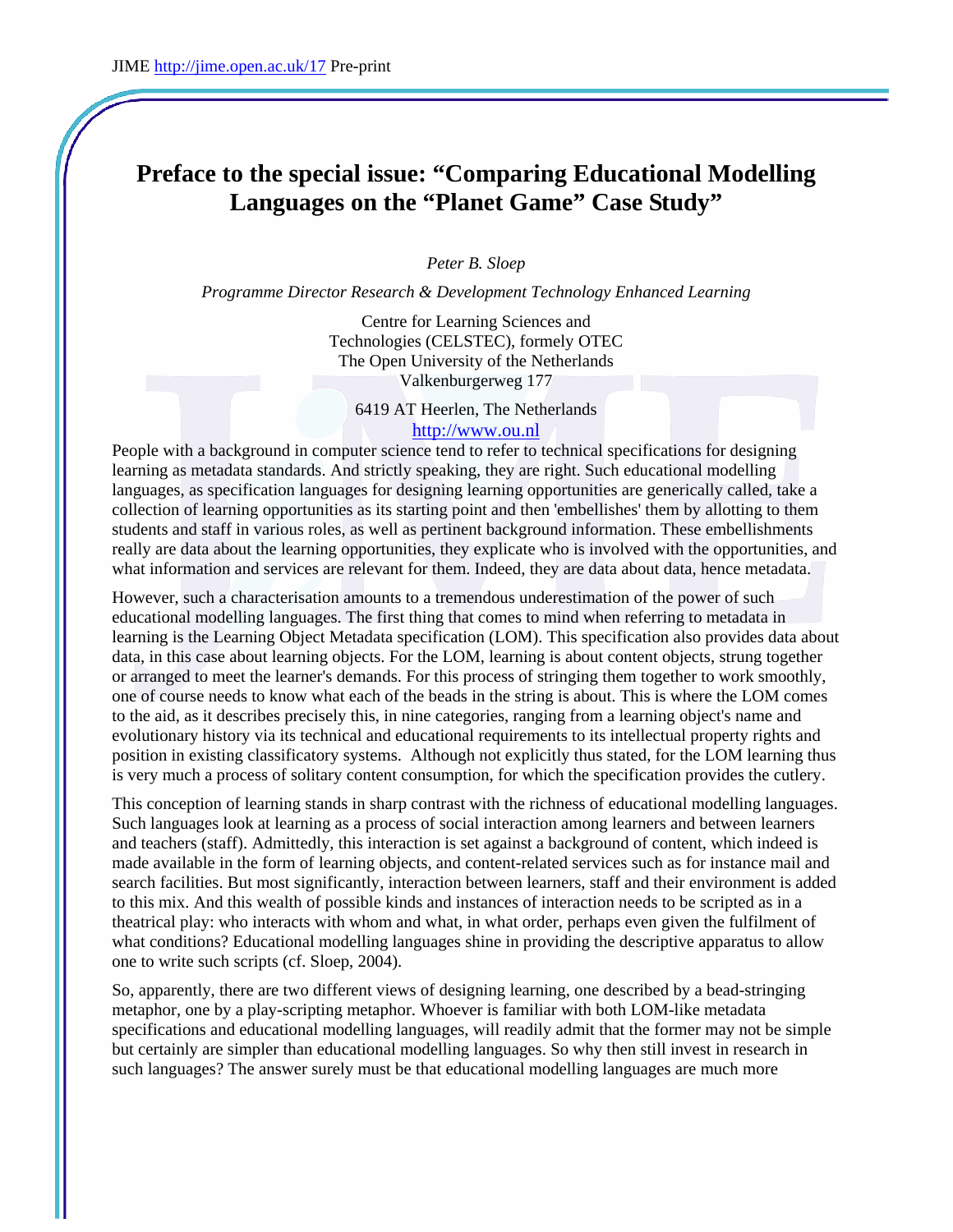powerful and hence, ultimately, educationally much more satisfying than simple metadata specifications. Indeed, one may argue, that only educational modelling languages are up to delivering the rich kind of learning experiences that modern education demands. Where does this difference in conceptions come from? In my view, it harks back to the backgrounds of the people involved in their development.

Educational modelling languages were developed by people who were knowledgeable about computer science but also and more importantly by people versed in educational theory and practice. The present issue bears witness to this. Modelling tools such as MOT and MOT+ are underpinned by insights from education and applied cognitive science (Paquette & Léonard, 2008). LAMS was built to answer a request for a tool with which to design learning opportunities (Dalziel, 2008). The Learning Design Language LDL discussed by Ferraris, Martel & Vignollet in this issue had 'to give teachers and instructional designers the conceptual and the technological means to create and manage learning activities'. And, finally, to the modelling language captured by the IMS Learning Design specification, the same argument applies. Since I am most familiar with this specification, I'll dwell upon its history a bit longer as it quite well illustrates my point.

In the late nineties of the previous century one of the first educational modelling language was developed by the Open University of the Netherlands - aptly called EML for Educational Modelling Language - that sought to alleviate a variety of problems that the OUNL as a distance teaching university was facing: increasing maintenance costs of course materials, rising printing costs, but most significantly the obsolescing of its then standard pedagogical model. This model had been built in the early eighties, still pre-Internet times, and sought to remedy the lack of instantly available teachers so characteristic of distance teaching. Hence much time was spent by course teams writing readily understandable materials, in which they tried to anticipate most of the problems students might run into. Extensively testing out courses on willing volunteer students even improved the anticipatory qualities of courses. Not only was this a costly procedure, the necessity of interaction moments between students and staff or among students themselves was obviated. With the advent of the Internet, interactions became possible again, desirable they had always been. So this offered distance teaching universities such as the OUNL the opportunity to turn a vice (lack of interaction) into a virtue (designed interactions). Of course, designs thus became more complex, but also opened the door to a variety of different pedagogical models (problem-based learning, for example). Although these motives may be specific to the OUNL's situation, I am sure that the desire to have more complex designs, to be able to alternate between pedagogical models and to orchestrate student-student and student-staff interactions played a large part in the development of educational modelling languages tout court.

However, for all their pedagogical virtues, one should not forget that the complexity of educational modelling languages poses serious challenges too, for instance in terms of the severity of the problems that designers of authoring and runtime environments have to overcome. For a 'simple' metadata specification such as the LOM, an authoring environment does an eminent job if it provides a sophisticated filing card, perhaps with restricted values for some fields and default values for others. An authoring environment for an educational modelling language is much more demanding. It should provide a vehicle for expressing pedagogic convictions into learning opportunities. As those convictions are not only held by professional designers, but also by teachers, the interaction design should be intuitive enough for teachers to be able to work with this. Perhaps, working with design templates that are specific to particular pedagogic models may simplify things (Sloep et al., 2005). The papers in the present issue provide examples of interaction designs that attempt to do this. Also, a runtime environment for a 'simple' metadata specification is satisfactory if it portrays the available information in a coherent and synoptic way. A runtime environment for educational modelling languages is much more demanding. It should be able to translate a variety of designs according to a variety of pedagogic models into a variety of equally